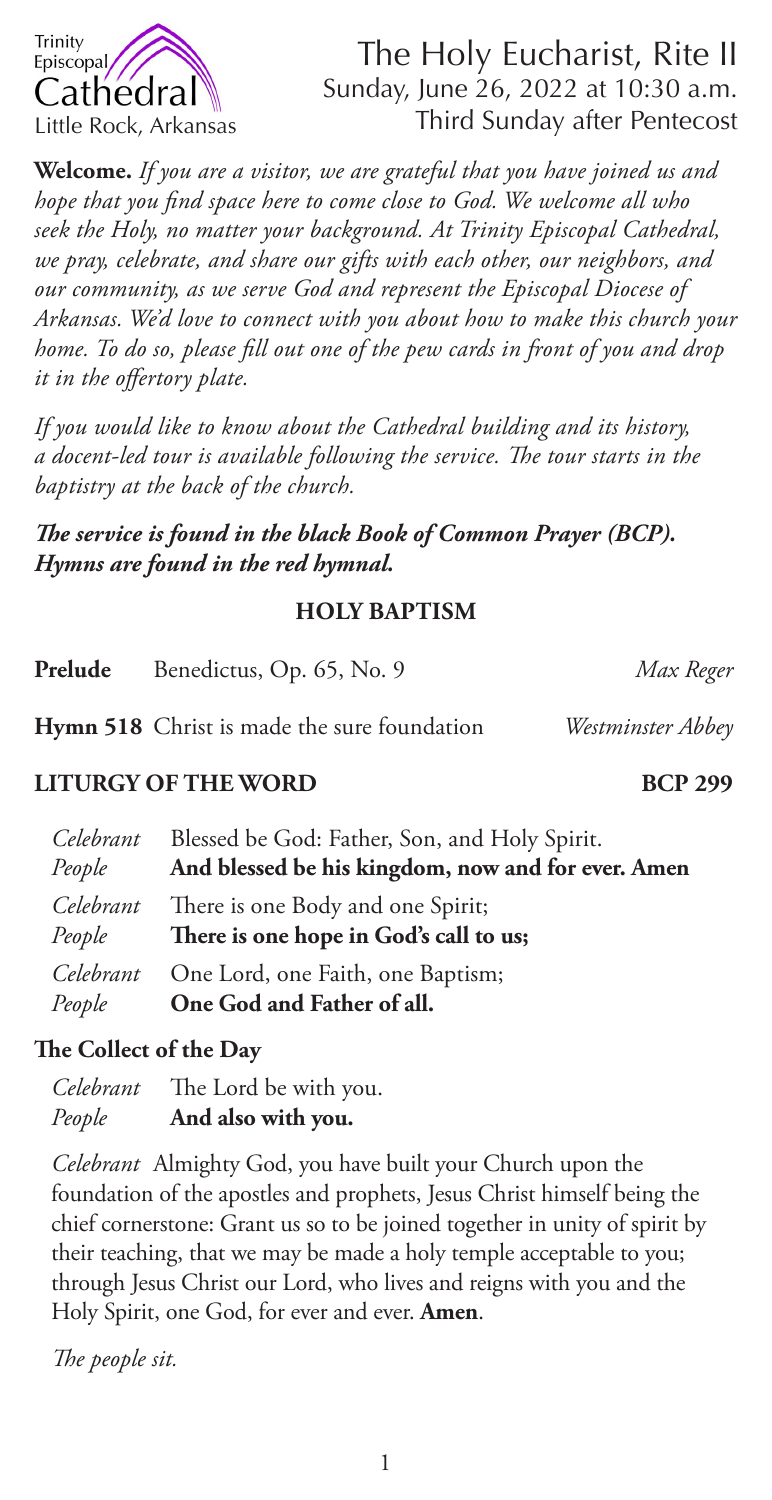#### **The First Reading** 2 Kings 2:1-2, 6-14

 $\bf V$ 7hen the Lord was about to take Elijah up to heaven by a  $\bm{V}$  whirlwind, Elijah and Elisha were on their way from Gilgal. Elijah said to Elisha, "Stay here; for the Lord has sent me as far as Bethel." But Elisha said, "As the Lord lives, and as you yourself live, I will not leave you." So they went down to Bethel.

Then Elijah said to him, "Stay here; for the Lord has sent me to the Jordan." But he said, "As the Lord lives, and as you yourself live, I will not leave you." So the two of them went on. Fifty men of the company of prophets also went, and stood at some distance from them, as they both were standing by the Jordan. Then Elijah took his mantle and rolled it up, and struck the water; the water was parted to the one side and to the other, until the two of them crossed on dry ground.

When they had crossed, Elijah said to Elisha, "Tell me what I may do for you, before I am taken from you." Elisha said, "Please let me inherit a double share of your spirit." He responded, "You have asked a hard thing; yet, if you see me as I am being taken from you, it will be granted you; if not, it will not." As they continued walking and talking, a chariot of fire and horses of fire separated the two of them, and Elijah ascended in a whirlwind into heaven. Elisha kept watching and crying out, "Father, father! The chariots of Israel and its horsemen!" But when he could no longer see him, he grasped his own clothes and tore them in two pieces.

He picked up the mantle of Elijah that had fallen from him, and went back and stood on the bank of the Jordan. He took the mantle of Elijah that had fallen from him, and struck the water, saying, "Where is the Lord, the God of Elijah?" When he had struck the water, the water was parted to the one side and to the other, and Elisha went over.

| Lector | The Word of the Lord. |
|--------|-----------------------|
| People | Thanks be to God.     |

#### **Psalm 77:1-2, 11-20** *Anglican Chant by Herbert Howells* **BCP 693**

**The Epistle** Galatians 5:1,13-25

For freedom Christ has set us free. Stand firm, therefore, and do not submit again to a yoke of slavery.

For you were called to freedom, brothers and sisters; only do not use your freedom as an opportunity for self-indulgence, but through love become slaves to one another. For the whole law is summed up in a single commandment, "You shall love your neighbor as yourself." If, however, you bite and devour one another, take care that you are not consumed by one another.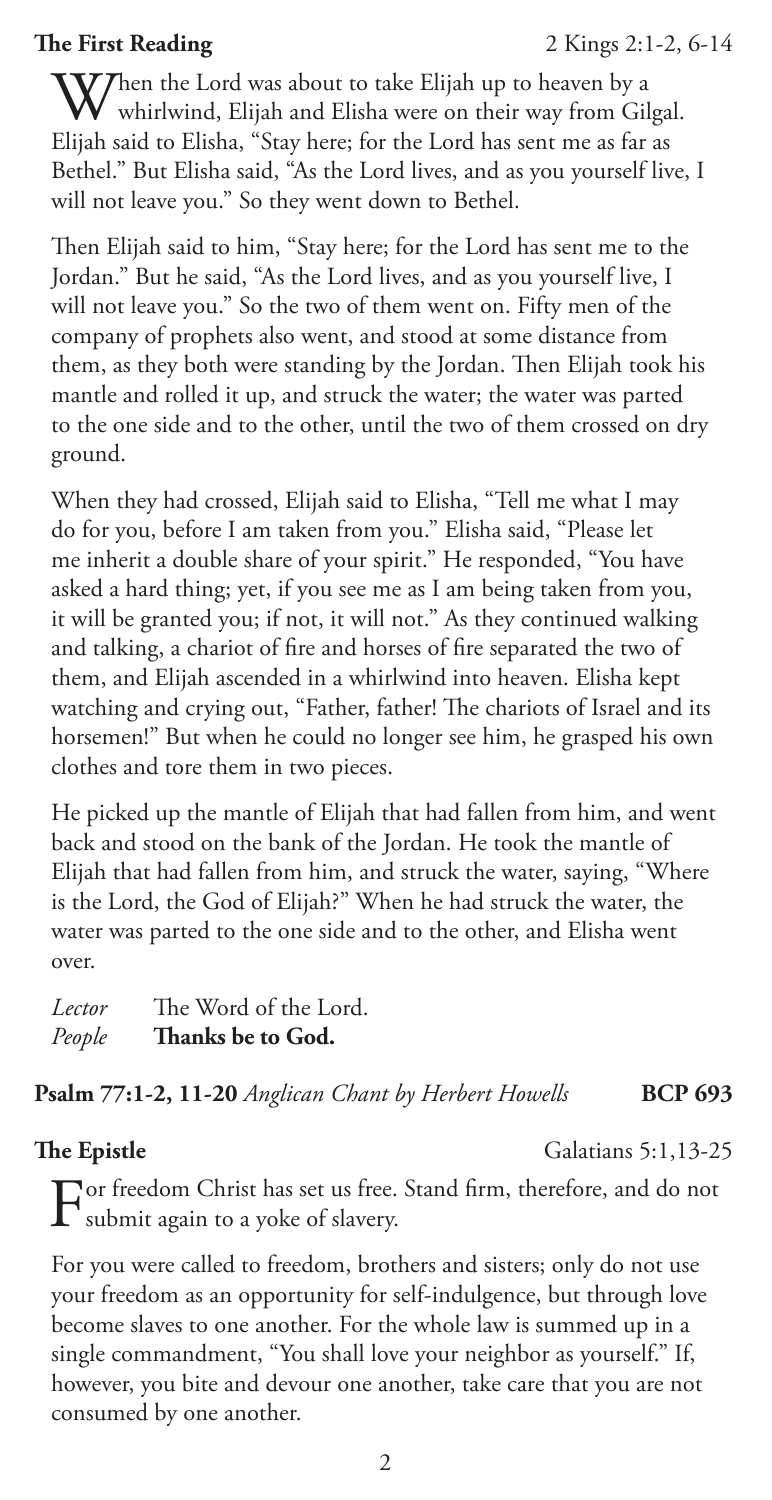Live by the Spirit, I say, and do not gratify the desires of the flesh. For what the flesh desires is opposed to the Spirit, and what the Spirit desires is opposed to the flesh; for these are opposed to each other, to prevent you from doing what you want. But if you are led by the Spirit, you are not subject to the law. Now the works of the flesh are obvious: fornication, impurity, licentiousness, idolatry, sorcery, enmities, strife, jealousy, anger, quarrels, dissensions, factions, envy, drunkenness, carousing, and things like these. I am warning you, as I warned you before: those who do such things will not inherit the kingdom of God.

By contrast, the fruit of the Spirit is love, joy, peace, patience, kindness, generosity, faithfulness, gentleness, and self-control. There is no law against such things. And those who belong to Christ Jesus have crucified the flesh with its passions and desires. If we live by the Spirit, let us also be guided by the Spirit.

| Lector | The Word of the Lord. |
|--------|-----------------------|
| People | Thanks be to God.     |

**Hymn 565** He who would valiant be *Monk's Gate* 

## **The Gospel** Luke 9:51-62

## *Priest* The Holy Gospel of our Savior Jesus Christ according to Luke. *People* **Glory to you, Lord Christ.**

When the days drew near for Jesus to be taken up, he set his face to go to Jerusalem. And he sent messengers ahead of him. On their way they entered a village of the Samaritans to make ready for him; but they did not receive him, because his face was set toward Jerusalem. When his disciples James and John saw it, they said, "Lord, do you want us to command fire to come down from heaven and consume them?" But he turned and rebuked them. Then they went on to another village.

As they were going along the road, someone said to him, "I will follow you wherever you go." And Jesus said to him, "Foxes have holes, and birds of the air have nests; but the Son of Man has nowhere to lay his head." To another he said, "Follow me." But he said, "Lord, first let me go and bury my father." But Jesus said to him, "Let the dead bury their own dead; but as for you, go and proclaim the kingdom of God." Another said, "I will follow you, Lord; but let me first say farewell to those at my home." Jesus said to him, "No one who puts a hand to the plow and looks back is fit for the kingdom of God."

*Priest* The Gospel of the Lord. *People* **Praise to you, Lord Christ.**

**The Sermon** *The Rev. Canon Dr. Lisa Corry*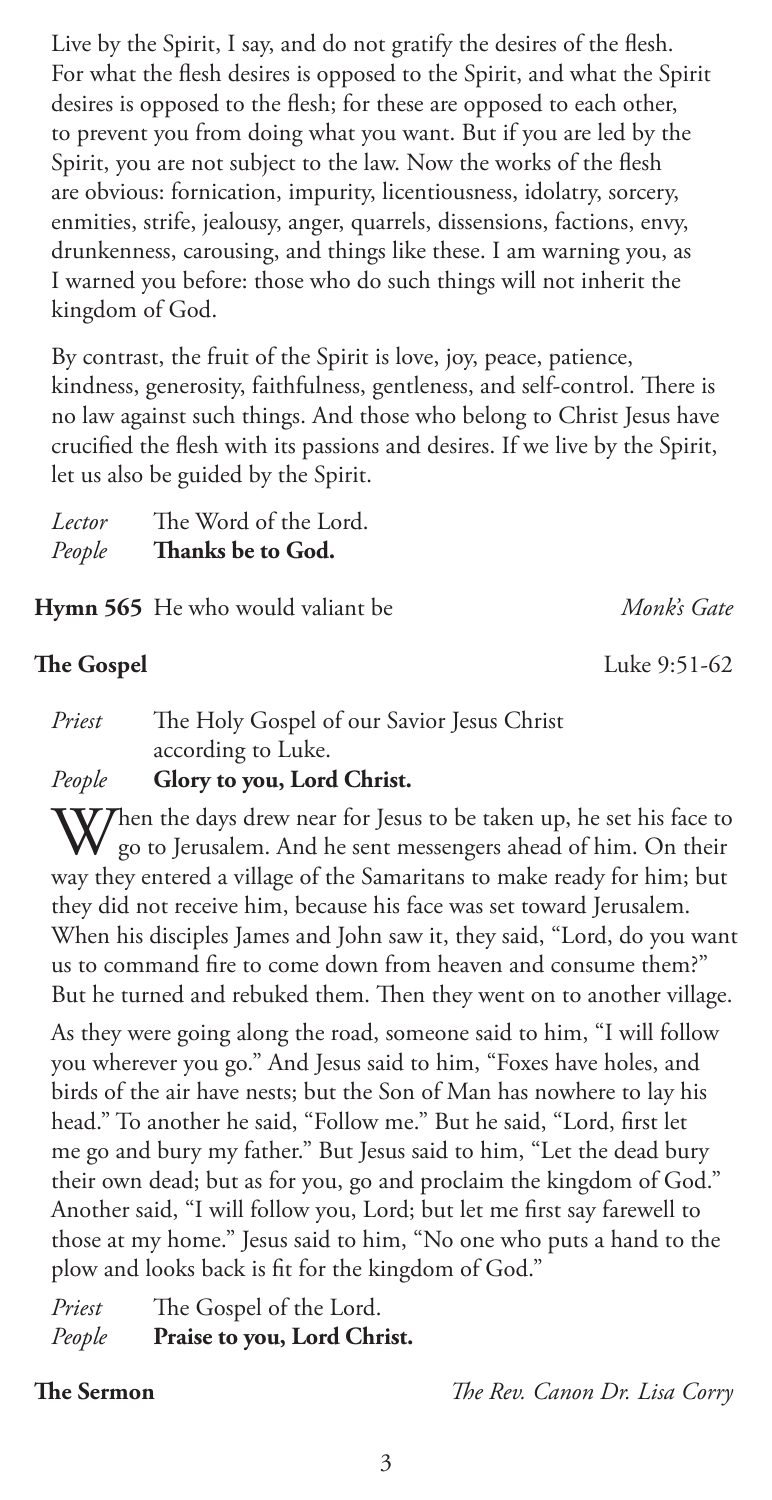| <b>Presentation And Examination Of Candidates</b> | <b>BCP 301</b> |
|---------------------------------------------------|----------------|
| Walter Hill Gains, son of Eliza and Alec Gaines   |                |
| The Baptismal Covenant                            | <b>BCP 304</b> |
| <b>Prayers for the Candidate</b>                  | <b>BCP 305</b> |
| The Thanksgiving Over The Water                   | <b>BCP 306</b> |
| The Baptism                                       | <b>BCP 307</b> |
| <b>The Peace</b>                                  |                |

*Celebrant* The peace of the Lord be always with you. *People* **And also with you.**

*Then all may greet one another in the name of the Lord.*

**The Announcements** 

**Thanksgiving for the Birth of a Child**

### **THE HOLY COMMUNION**

*During the Offertory anthem, ushers collect an offering from the congregation. Please stand while the offering is brought to the Altar.* 

**Anthem** Jubilate Deo ("Collegium Regale") *Herbert Howells O be joyful in the Lord, all ye lands : serve the Lord with gladness, and come before his presence with a song. Be ye sure that the Lord he is God : it is he that hath made us, and not we ourselves; we are his people, and the sheep of his pasture. O go your way into his gates with thanksgiving, and into his courts with praise : be thankful unto him, and speak good of his Name. For the Lord is gracious, his mercy is everlasting : and his truth endureth from generation to generation.*

*Glory be to the Father, and to the Son : and to the Holy Ghost; as it was in the beginning, is now, and ever shall be : world without end. Amen.*

*Text: Psalm 100*

*The people stand.*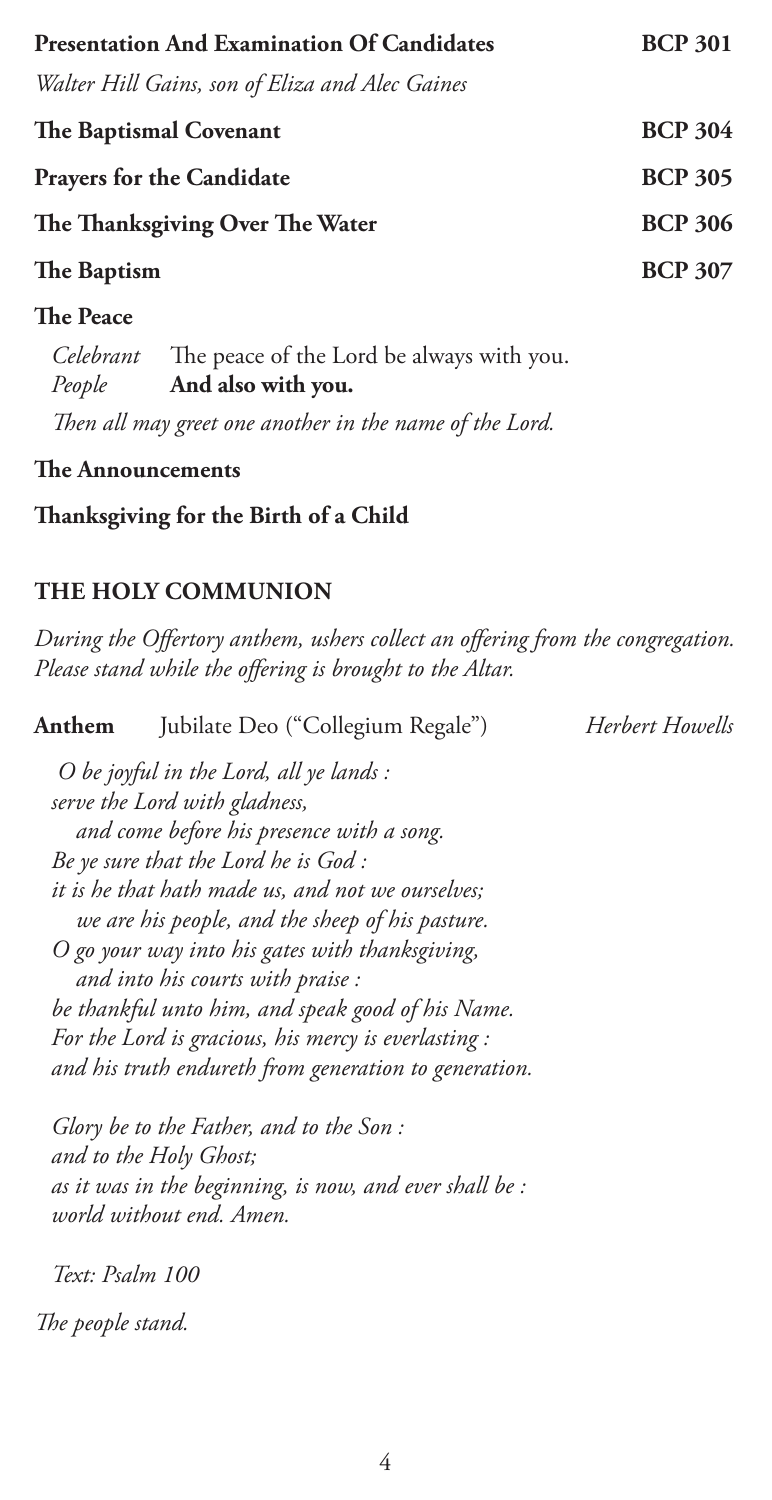# **The Great Thanksgiving, Prayer A BCP 361**

|           | Celebrant The Lord be with you.                                           |
|-----------|---------------------------------------------------------------------------|
|           | People And also with you.                                                 |
|           | <i>Celebrant</i> Lift up your hearts.<br>People We lift them to the Lord. |
| Celebrant | Let us give thanks unto the Lord our God.                                 |
|           | People It is right to give our thanks and praise.                         |

**The Sanctus** *sung by all* **Hymn S-127** 

The Lord's Prayer BCP 364

# **The Breaking of the Bread**

**Fraction Anthem** *sung by all* **Hymnal S-154** 

# **The Administration of Holy Communion**

*Ushers will assist in directing the flow of communicants. The center aisle goes one way toward the altar. Please receive communion at the rail or at the station. Only the front side of the rail will be used today. Please let an usher know if you need Holy Communion brought to you. Please do not intinct your wafer.*

# **Music at Communion**

# **Motet** Draw us in the Spirit's tether *Harold Friedell Draw us in the Spirit's tether; For when humbly, in thy name, Two or three are met together, Thou art in the midst of them: Alleluya! Alleluya! Touch we now thy garment's hem.*

*As the brethren used to gather In the name of Christ to sup, Then with thanks to God the Father Break the bread and bless the cup, Alleluya! Alleluya! So knit thou our friendship up.*

*All our meals and all our living Make us sacraments of thee, That be caring, helping, giving, We may true disciples be. Alleluya! Alleluya! We will serve thee faithfully.*

*Text by Percy Dreamer*

| Hymn 559 Lead us, heavenly Father, lead us | Dulce carmen   |  |
|--------------------------------------------|----------------|--|
| The Postcommunion Prayer                   | <b>BCP 365</b> |  |
| The Blessing                               |                |  |

**Hymn 525** The Church's one foundation *Aurelia*